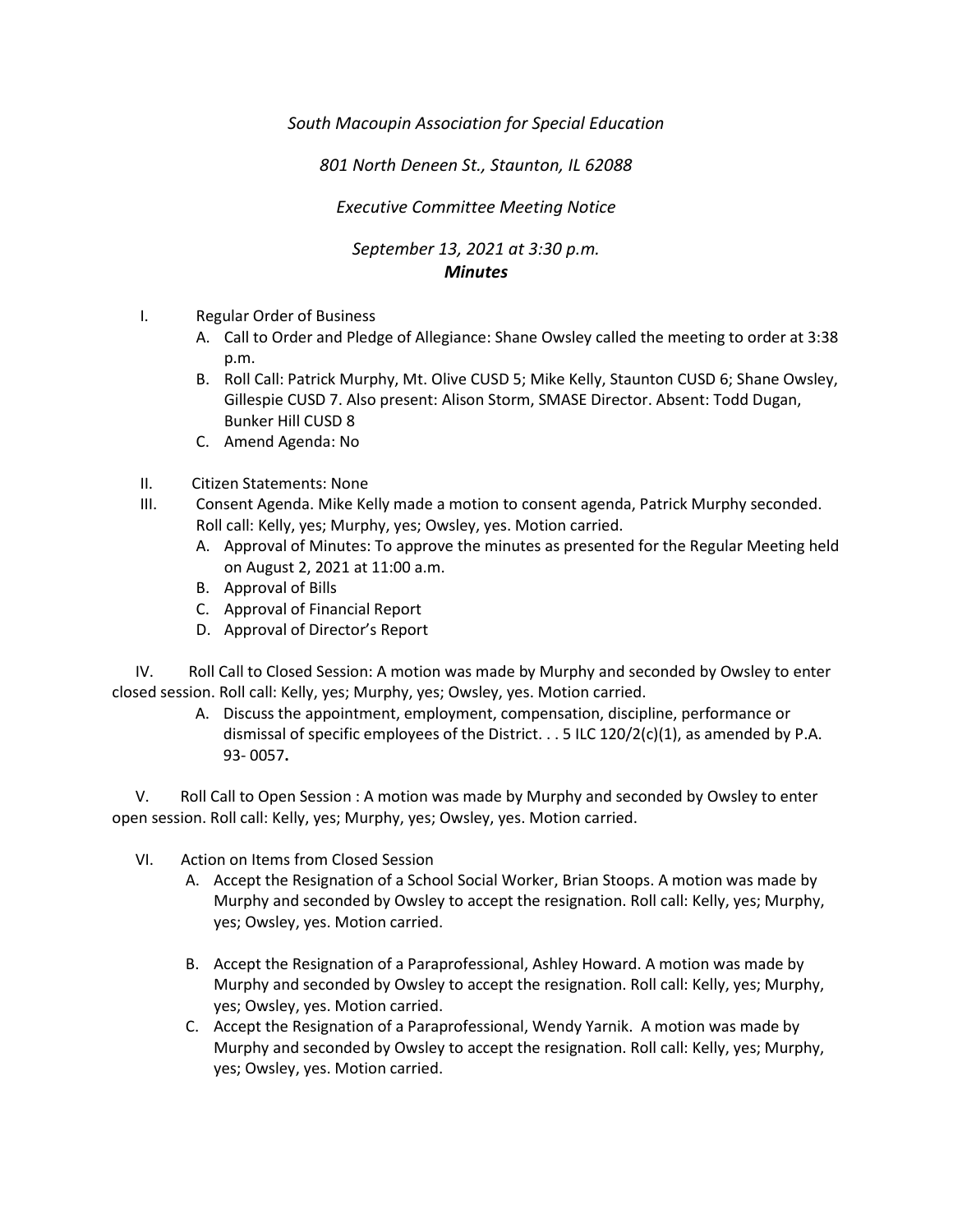- D. Accept the Resignation of a Paraprofessional , Cecelia Bloome. A motion was made by Murphy and seconded by Owsley to accept the resignation. Roll call: Kelly, yes; Murphy, yes; Owsley, yes. Motion carried.
- E. Accept the Resignation of a Paraprofessional, Veronica Albl. A motion was made by Murphy and seconded by Owsley to accept the resignation. Roll call: Kelly, yes; Murphy, yes; Owsley, yes. Motion carried.
- F. Approval of Employment of a Paraprofessional, Emily Steward. A motion was made by Murphy and seconded by Owsley to approve employment. Roll call: Kelly, yes; Murphy, yes; Owsley, yes. Motion carried.
- G. Approval of Employment of a Paraprofessional, Crystal Dworsack. A motion was made by Murphy and seconded by Owsley to approve employment. Roll call: Kelly, yes; Murphy, yes; Owsley, yes. Motion carried.
- H. Approval of Employment of a Paraprofessional: Tabled
- I. Approval of Employment of a Paraprofessional: Tabled
- VII. New Business
	- A. Approval of FMLA Request: A motion was made by Kelly and seconded by Owsley to approve. Roll call: Kelly, yes; Murphy, yes; Owsley, yes. Motion carried.
	- B. Approval of MOU: Tabled
	- J. Approval of Collective Bargaining Agreement between the South Macoupin Association for Special Education and The Staunton Federation of Teachers Special Education Council. A motion was made by Murphy and seconded by Kelly to approve the CBA. Roll call: Kelly, yes; Murphy, yes; Owsley, yes. Motion carried.
	- K. Approval of Non-Certified Staff Compensation: A motion was made by Kelly and seconded by Murphy to approve a 3.5% raise for non-certified staff. Roll call: Kelly, yes; Murphy, yes; Owsley, yes. Motion carried. A discussion regarding adjusting the beginning hourly rate of non-certified staff was held, and will continue to be discussed at a later date.
- VIII. Correspondence
	- A. LEA Determinations: LEA determinations for each district were met. Director Storm explained that these indicators are targets for performance that are set by the state. Each district met the requirements. Director Storm noted where improvements were made since last year, and indicated there are some areas that still need some attention and improvement.
- IX. General Discussion
	- A. Discussion of the Paraprofessional Shortage: Director Storm discussed the difficulty with recruiting and retaining paraprofessionals, which are vital to operations. Possible wage increases will continue to be discussed in the future.
	- B. Discussion of Social Work Service Options: Director Storm discussed solutions for the lack of social workers. She has been in contact with Locust Street, which provides counseling, and they will be assisting. A tele-social worker was interviewed, but the group believes the needed level of support would be lacking. Mrs. Storm has posted the position on Indeed and has received many MSW applicants. The group determined that hiring someone with these credentials could fulfill counseling needs, and the candidates could